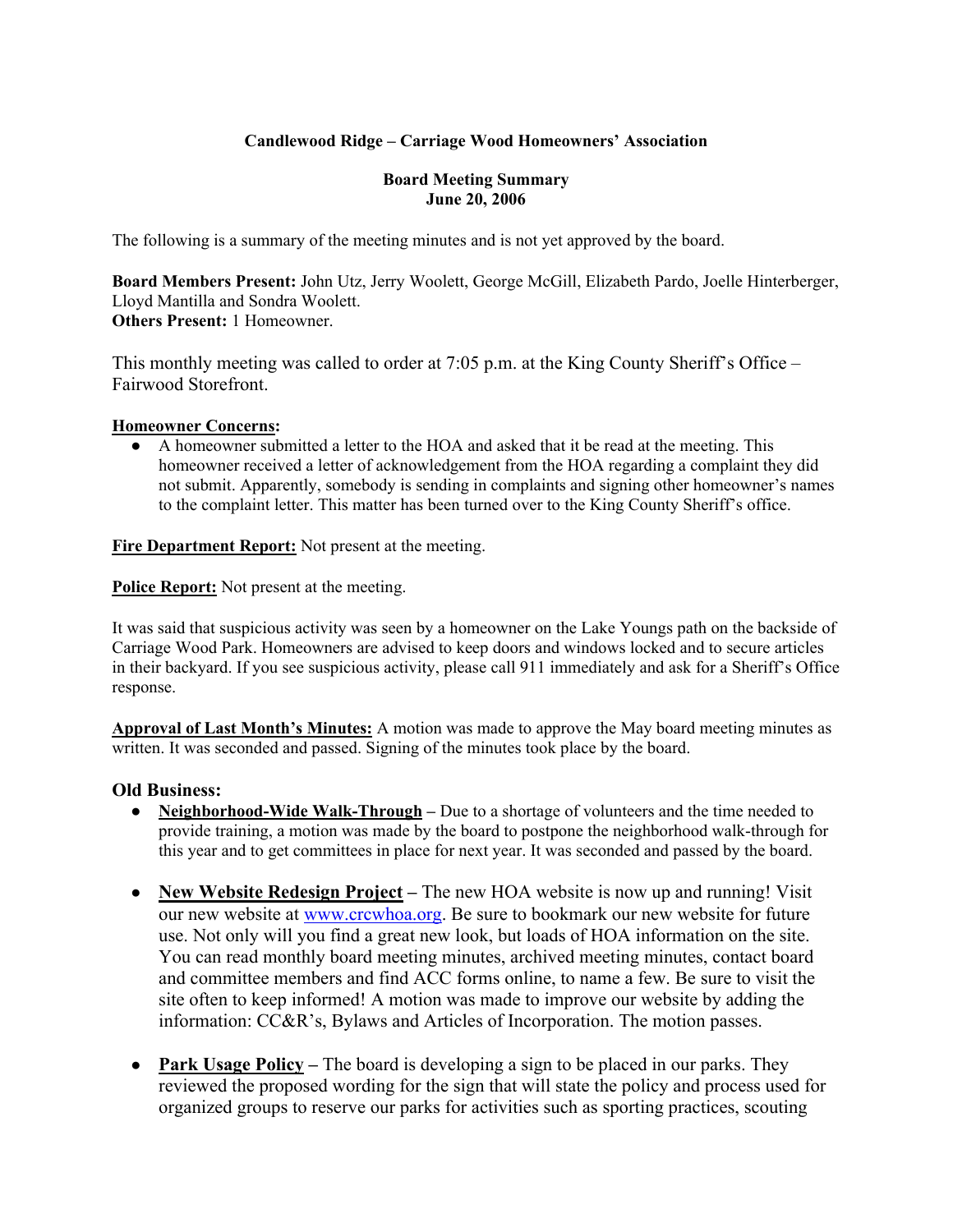events, reunions, etc. Kent signs provided an estimate for making two park usage signs. A motion was made to order and install the park usage signs for up to a total cost not to exceed \$750. It was seconded and passed by the board.

#### **New Business:**

**Board Resignations and Appointments –** HOA President Greg Carras submitted his resignation via email on June  $12<sup>th</sup>$ . The board accepted his resignation. A motion was made to appoint George McGill as President for the remainder of the term. The board passed the motion.

Complaints Chairperson Elizabeth Pardo submitted her resignation in writing at tonight's meeting. The board accepted her resignation. A motion was made to appoint Lloyd Mantilla as the new Complaints Chairperson. The board passed the motion. Lloyd will assume this role for the remainder of the 2 ½ year term.

A sincere thank you goes out to both Greg and Elizabeth for their years of volunteer work to our association. Thank you both!

The board will be recruiting another board member this summer. Any homeowners interested in volunteering for the board are encouraged to contact the HOA at 425-227-4227 or via email at info@crcwhoa.org.

#### **Common Areas Report:**

- Esurance has provided the HOA with a check for replacement of the destroyed entrance sign at the 160<sup>th</sup> St. entrance to CW. V & M Restoration of Woodinville has been contracted to start the work. The settlement will cover the costs associated with cleanup, replacing the sign and plant restoration.
- Canber added more plants along the stream near the bridge in CR Park. Some of the additional plants appear very sick. Canber was notified and agreed to investigate.
- The CAM Chairman recommended that the common area watering systems be turned on around the 1<sup>st</sup> of July. The systems need to be checked out and repaired if necessary. Canber will carry out the system inspection work. Actual watering will occur only when and if deemed necessary.

**Architectural Report:** The ACC Chairperson stated that since last month's meeting, 22 new applications were received as follows:

5 Painting Requests, 9 New Roofs, 1 Driveway Request, 1 Fence, 4 Door/Window Replacement Requests, 1 New Deck and 1 Locking Pedestal Mailbox.

A discussion took place of an unapproved roof that was being installed in CW. The roof being installed was made of unapproved roofing material and the homeowners agreed to work with the ACC to resolve the issue.

The ACC Committee would like to remind all homeowners, that it is the homeowners responsibility to insure an Architectural Control Approval Form is submitted and approval received prior to beginning work on home improvement projects that require ACC approval. Some contractors have been promising to do the HOA paperwork for the homeowner, but in some cases that has not happened, putting the homeowner at risk of incurring fines and possibly redoing the work to HOA specifications. ACC request forms can be found in the Fairwood Flyer or on the HOA website at www.crcwhoa.org.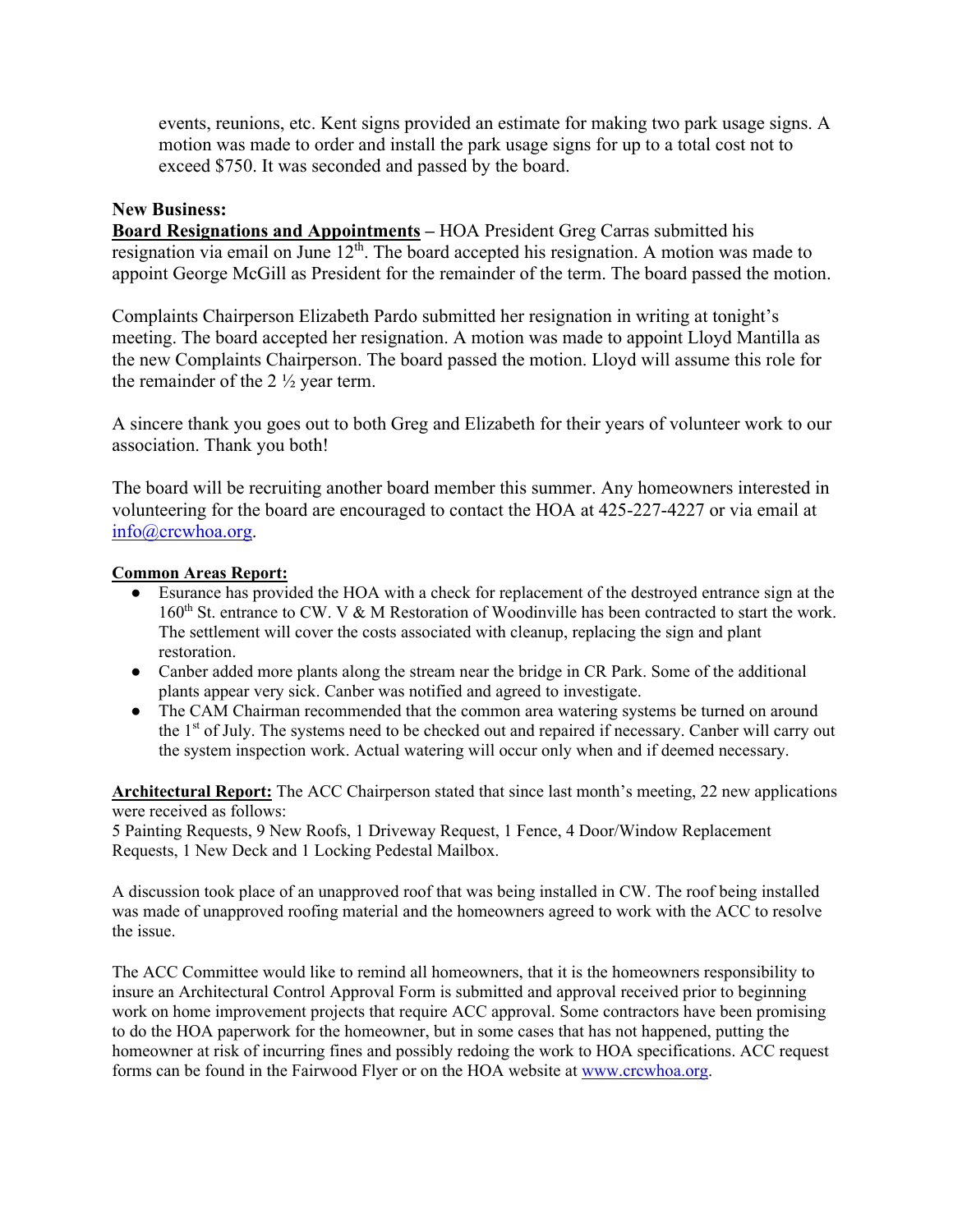**Complaints Negotiations Report:** The Complaints report was distributed at the meeting for board review. 2 new complaints were received, 4 additional new complaints were resolved prior to letters being sent out, 26 complaints are pending and 7 are now closed. 3 additional homes are currently accruing fines and legal advice is being considered for being non-compliant. A discussion of some of the complaints on the list took place.

All complaints must be received in writing and signed by the author. Your name, address and phone number must be included on the written complaint so the HOA can notify you that the issue is being addressed. You may then mail your complaint to the HOA address at P.O. Box 58397, Renton, WA, 98058. Complaints are kept confidential and you will remain anonymous.

**Legal and Insurance Report:** Now that the required barrier is in place along the stream in CR Park, it's time for the HOA to contact State Farm and initiate the process for switching the HOA insurance policy.

**Treasurer's Report:** The May Budget Comparison report was presented and briefly discussed. Reserves have been built up from last year. A motion was made that George McGill - President, Jerry Woolett - CAM, Sondra Woolett - ACC and John Utz - Treasurer be added as check signers on the HOA account at Bank of America, Fairwood Branch. The board passed the motion.

### **Committee Reports:**

**Capital Improvement Committee – Additional material, either more pea gravel or engineered wood fiber, around the new Buck-A-Bout is CW Park is needed. The border needs to be heightened in order to accomplish this. Estimates have been received from Gametime for providing play curb and engineered wood chips and from Canber for adding an additional layer of railroad ties. It was recommended to have Canber add the additional layer of railroad ties to match the existing borders and get the engineered wood chips from Gametime. A motion was made to improve the play equipment for safety issues as proposed, not to exceed a cost of \$2,200. The board passed the motion.** 

\*The Capital Improvements Committee needs to start considering capital improvements for next year.

**The Welcoming Committee** – 2 packets were delivered to new homeowners in May. If you are new to the neighborhood and would like an HOA information packet, call the HOA phone number at (425) 227- 4227 and leave a voice message or send an email to  $info(a)$ crcwhoa.org.

**Block Watch Committee** – If you are interested in resurrecting this important committee please contact the HOA. Volunteers for block watch captains are needed. (425) 227-4227. You can also call the King County Sheriff's Office Fairwood location at (206) 296-3846 to get information on setting up a Block Watch Program.

**Special Topics:** Visit our NEW Website and contact the HOA via Email at: Web - www.crcwhoa.org Email – info@crcwhoa.org